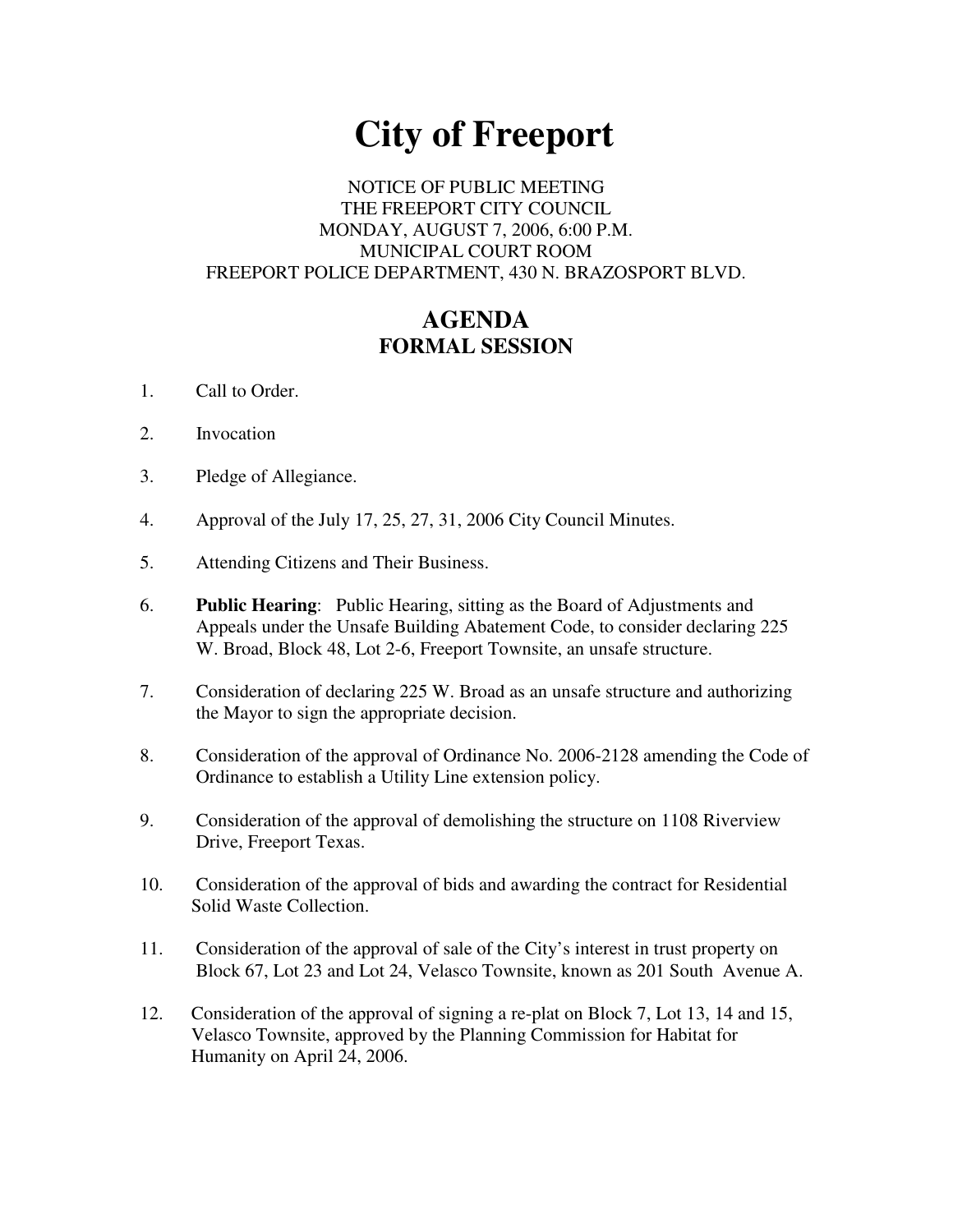13. Consideration of the approval of a request from the Brazosport LULAC Council # 4655 to hold a public dance, erect temporary fencing, sell alcohol, and to waive vendor permit fees for its annual September l6, 2006 celebration at the Freeport Municipal Park.

## Elected Official Report

#### **Work Session**

## Administration Report

- A. Discussion concerning Business Regulations, Chapter 119 Taxicabs.
- B. Discussion concerning CenterPoint Energy's request for an easement for a new electric transmission line along FM 1495.
- C. Financial reviews of the  $3<sup>rd</sup>$  quarter of fiscal year 2005-2006.
- D. Discussion concerning schedule for Budget and Tax hearings.
- E. Discussion naming old Co. Rd. 723.
- F. Discussion concerning creating a Freeport citizens information course.
- G. Discussion concerning future annexations.

#### **Executive Session**

A. Section 551.071 Government Code

Consultation with City Attorney concerning pending or contemplated litigation settlement offers or other matter in which his duty to the City Council under the Texas Disciplinary Rules of Professional Conduct of the State Bar of Texas clearly conflicts with Chapter 551, Government Code, to wit:

- (l) Marina (2) Condition of 823 W. 12th.
- B. Deliberations concerning the purchase, exchange, lease or value of real property when deliberation in an open meeting might have a detrimental affect on the position of the City Council in negotiations with a third person, to wit;

Block 743, Lots 4 & 5 Block 759, Lot 6 Block 775, Lot 14